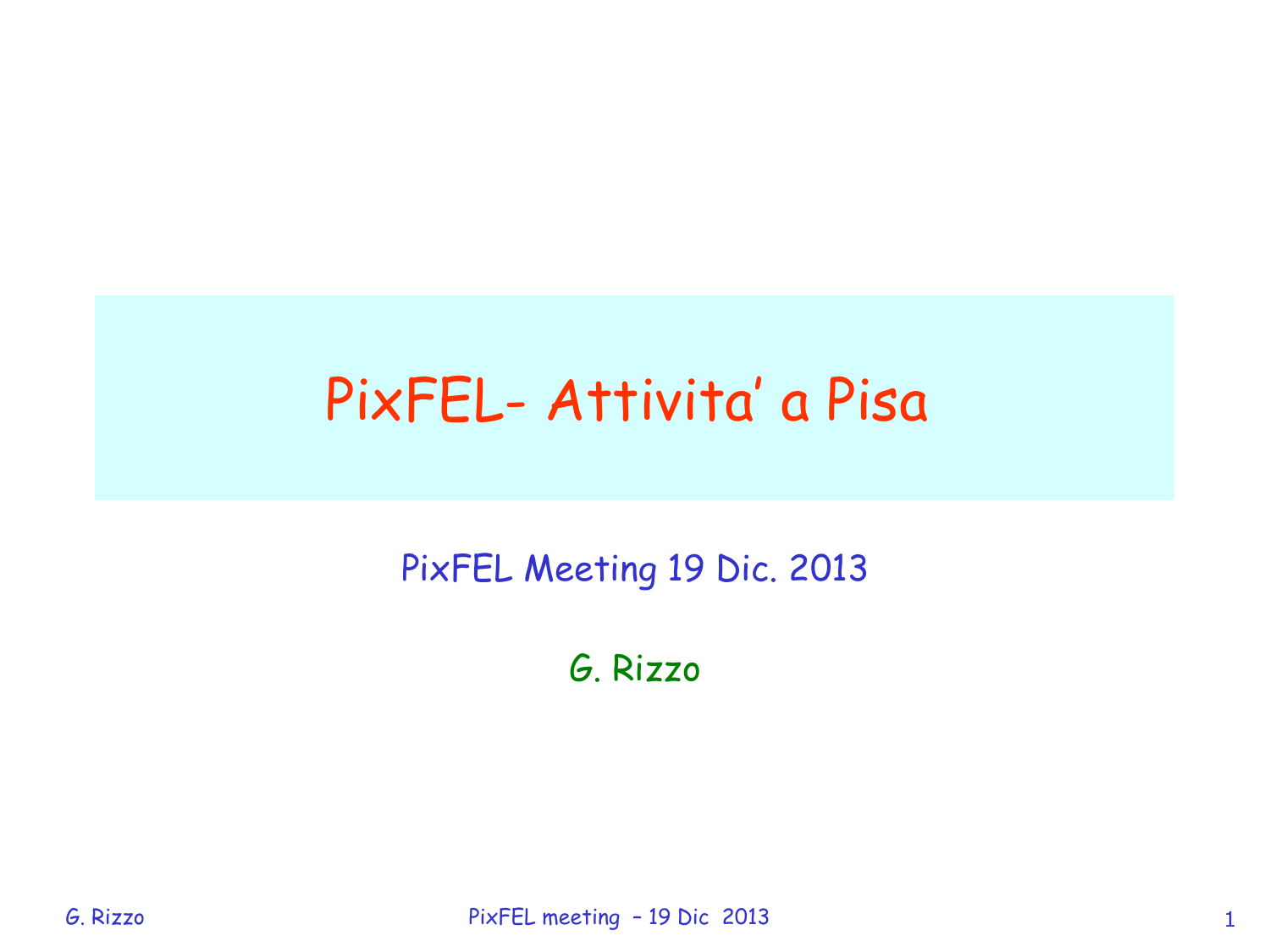# **Aim of the PixFEL project**

- •Studying, designing and testing the building blocks (CMOS 65 nm) for the front-end electronics, complying with the application requirements
	- low noise, (reconfigurable) wide input range front-end channel with dynamic compression
	- 9 bit (effective), 5 MS/s ADC
	- circuits for gain calibration
- •Investigating the enabling technologies for the design of chips with minimum dead area and high functional densities
	- standard and slim edge sensors
	- vertical integration for double tier design of the front-end
	- low density TSVs for chip interconnection to the hybrid board
	- interposers (?) for sensor to front-end pitch adaptation
- •Looking into architectures for fast chip operation and readout
	- frame storage mode (memory cell, maximum memory size, readout)
	- continuous readout mode (maximum speed, accounting for DAQ limitations)
	- reconfigurability (impact on the performance)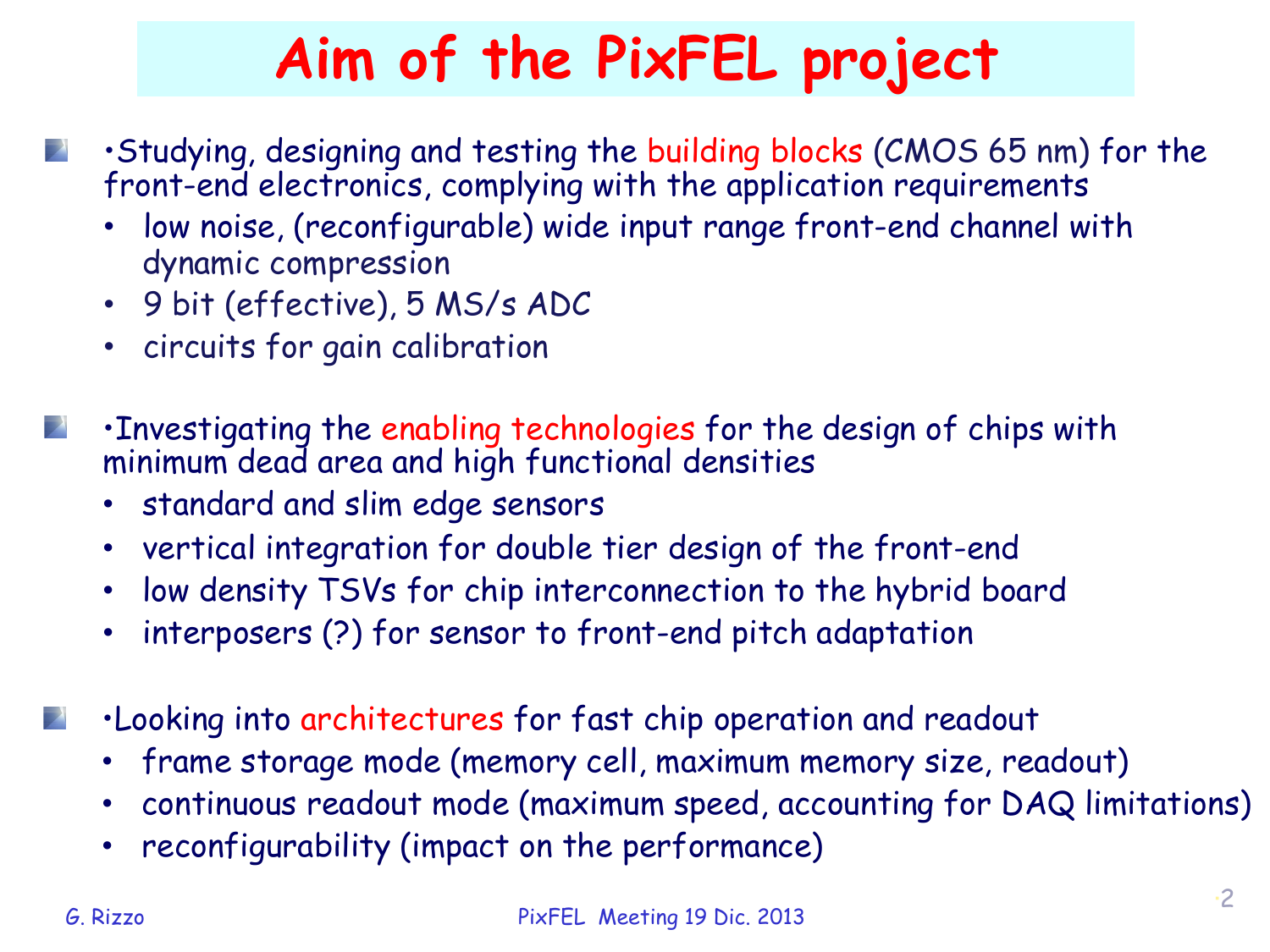## **Activities**

### 2014

- define chip specifications.
- design of test structures with single blocks (analog front-end, ADC, circuits for gain calibration, single MOS capacitors, I/O circuits), CMOS 65 nm
- design of a 8x8 matrix, 100 um pitch
- design of standard pixel sensors
- start investigation on readout electronics

### 2015

- test the structures from the first run
- start investigation on 3D integration processes, including low density TSVs
- design of the 32x32 matrix (accounting for low density TSVs)
- design of slim edge pixel sensors
- interconnect the front-end chip to the (slim edge) pixel sensor
- start writing VHDL and design some elementary digital block (memory cells, buffers)
- start organizing the test beam

### 2016

- test the 32x32 front-end chip
- test the chip after interconnection with the detector
- test structures including low density TSVs
- complete VHDL design of the readout electronics
- test the chip on a beam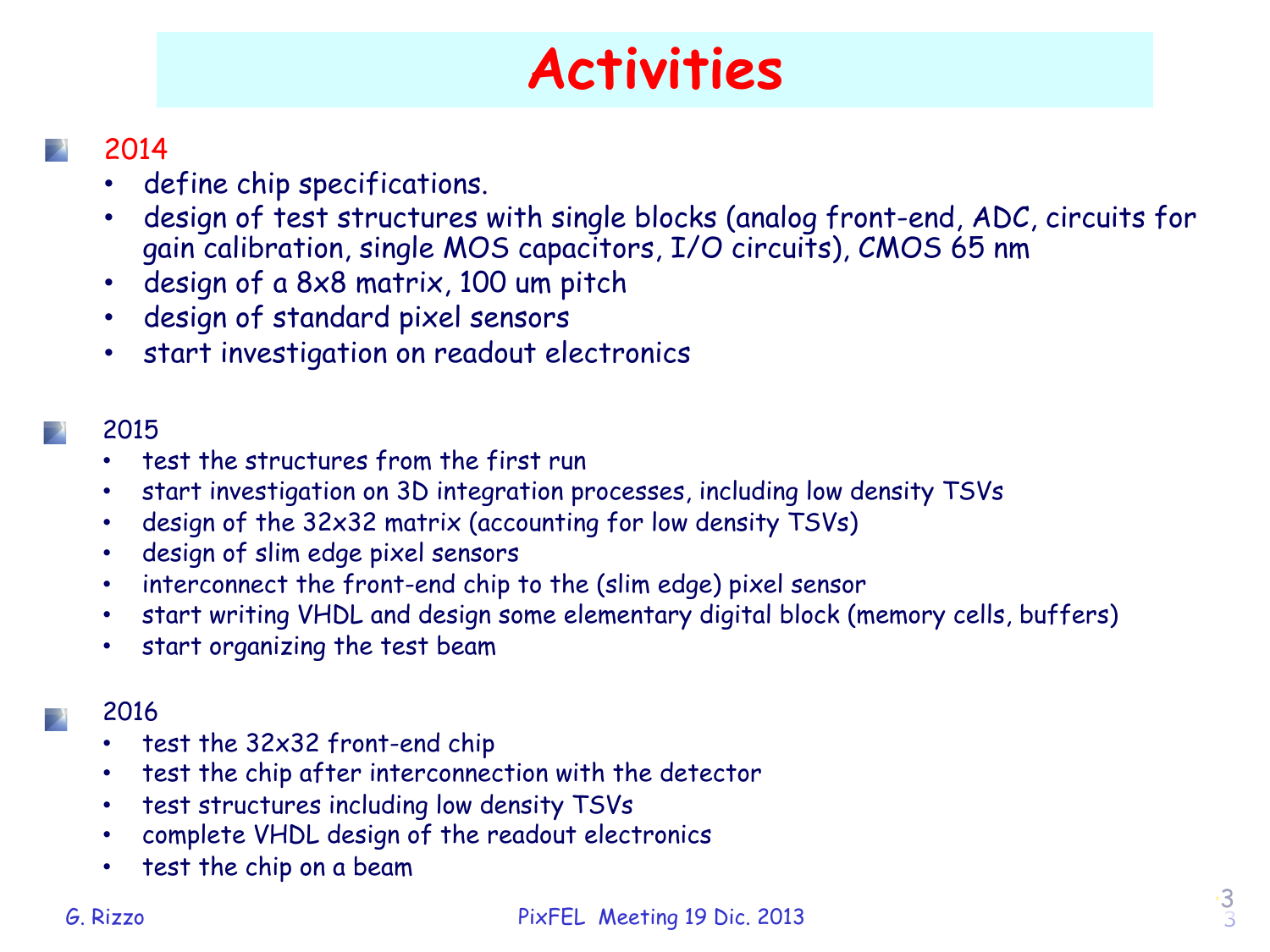## Attivita' a Pisa

### 2014

- Collaborazione a definizione delle specifiche
- Collaborazione progetto convertitore SAR
- Logica in-pixel e architettura readout semplificata per chip prototipo singolo layer (matrice 8x8)
- contatti con le facilities FEL

2015-2016

- Collaborazione al design del II prototipo 32x32
- contributo al progetto del chip digitale per prototipo 2 layers (3D)
- caratterizzazione in lab dei vari chip prodotti
- Partecipazione testbeam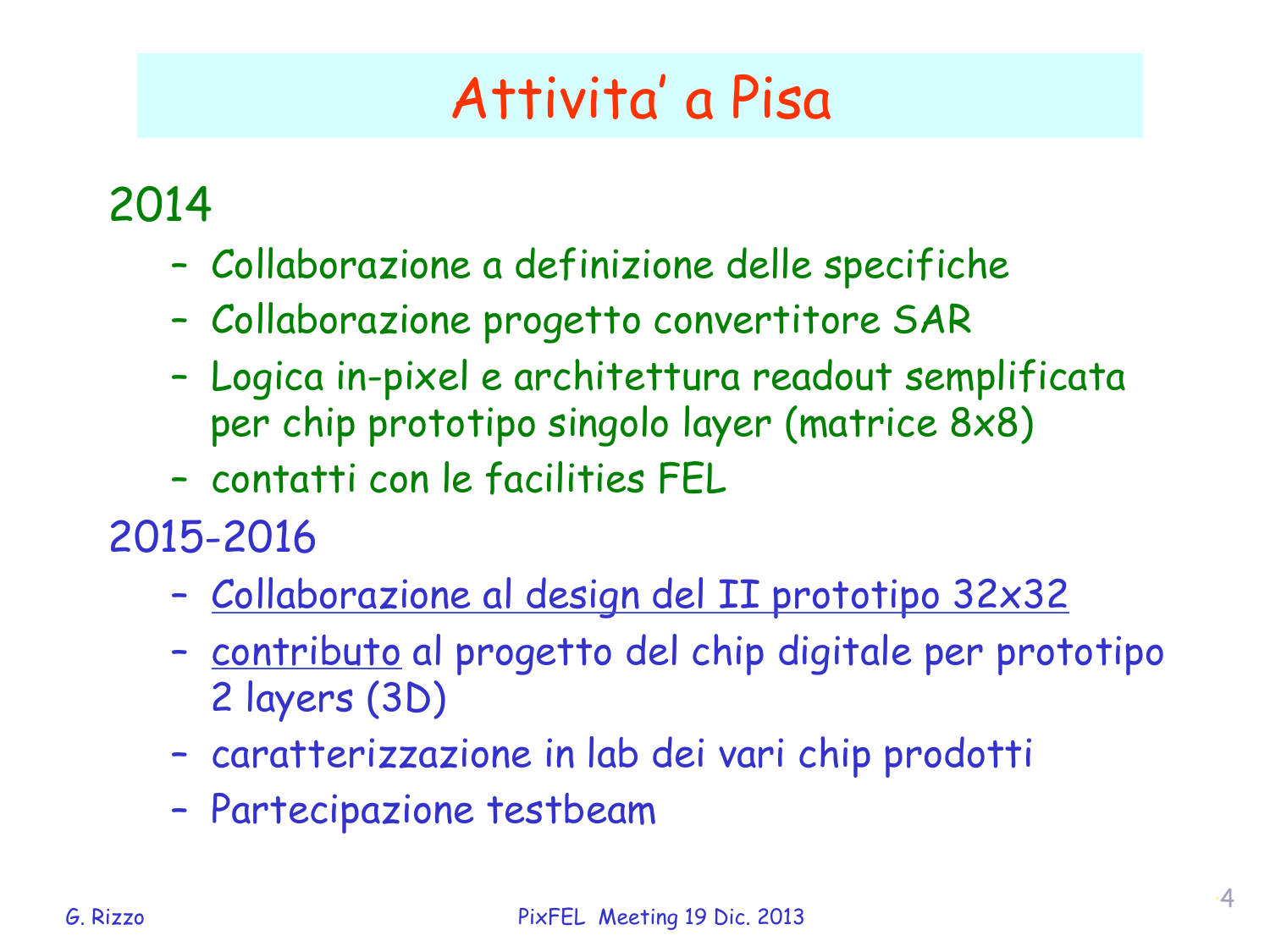### 1. Design prime strutture di test con target sottomissione Ott. 2014

- Asap installare a Pisa design kit per 65 nm (collaborazione da PV)
- Definizione logica in-pixel per:
	- Controllo ADC SAR
	- interfaccia SAR per matrice 8x8
	- Qualche idea gia' sviluppata a giugno
- Iniziare a pensare al readout per la matrice 8x8
	- Importante la testabilita' dell'oggetto con gli strumenti attualmente in uso (PG/LA)



... due diap pixFEL, Fabio Morsani, 22-05-2013

schema a blocchi dell'ADC e logica di readout

;'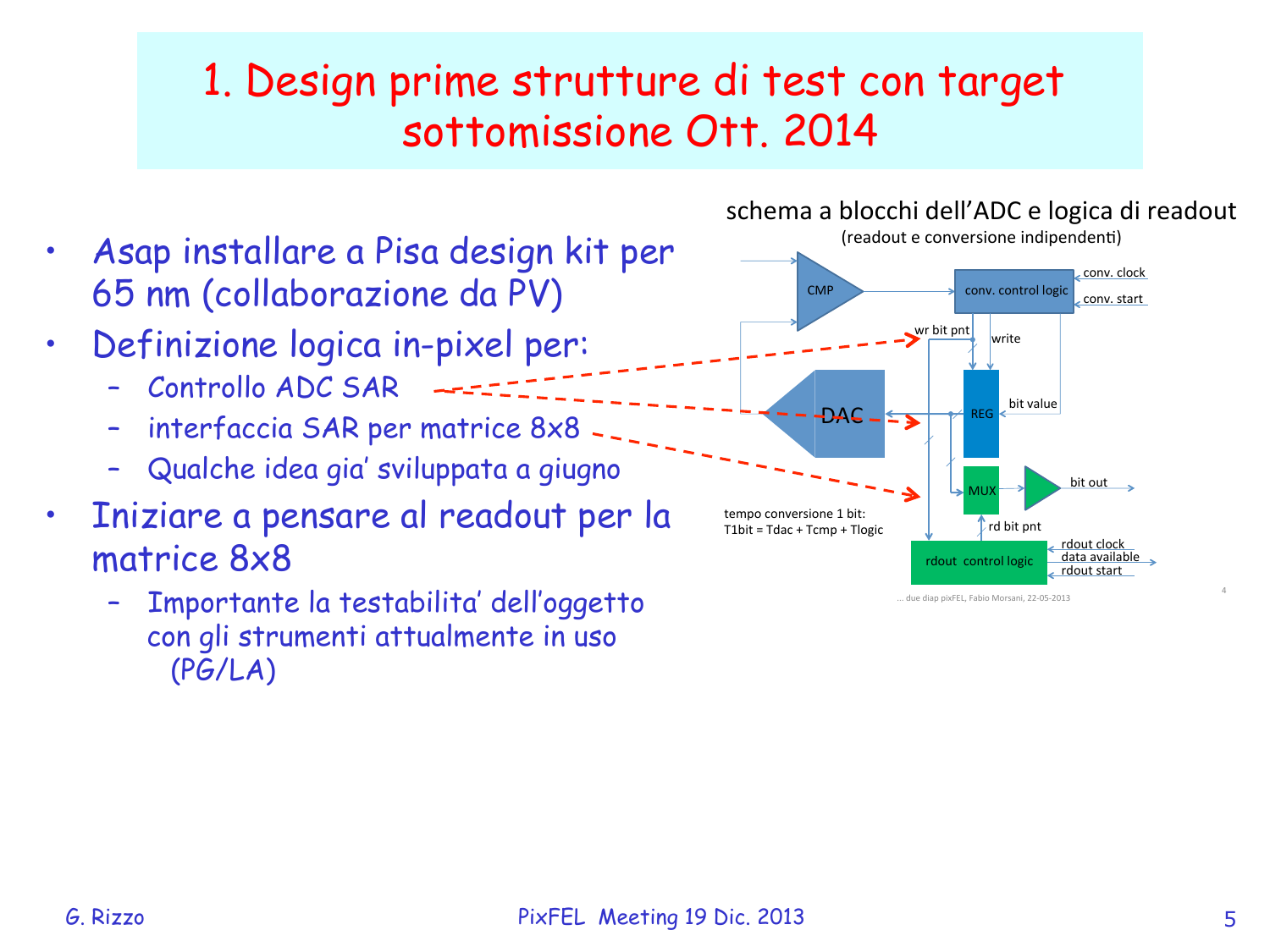## 2. Definizione delle specifiche

- Modularita' del rivelatore per coprire 20x20 cm2.
- Necessita' di banda (su chip e ladder) per applicazione a diversi FEL & sviluppo architettura operabile in burst mode/continua.

Qualche numero:

- chip da 64x64 pixel (100 um) e 16 chip/ladder
- 10 bit risoluzione
- LCLS: 120 Hz frame rate continuo  $\rightarrow$  banda 5 Mb/s/chip e 80 Mb/s/ladder
- XFEL: 4.5 MHz frame rate, 1% duty cycle, 1k frame/3k frame storati

! banda: 600 Mb/s/chip e 9 Gb/s/ladder (vedi next slide)

- In queste condizioni XFEL equivale ad una macchina continua con frame rate 15 kHz.
- Ci possiamo spingere oltre questi 15 kHz equivalenti in continua?
- Futuri FEL Macchine continue a 1 MHz (LCLS2 va in questa direzione)
- Capire cosa c'e' in giro:
	- sviluppi molto interessanti al PSI su detector per synchrotron light source la parte analogica non e' quella giusta ma la periferia del modulo ha un buon match con le specifiche per XFEL

**DSSC**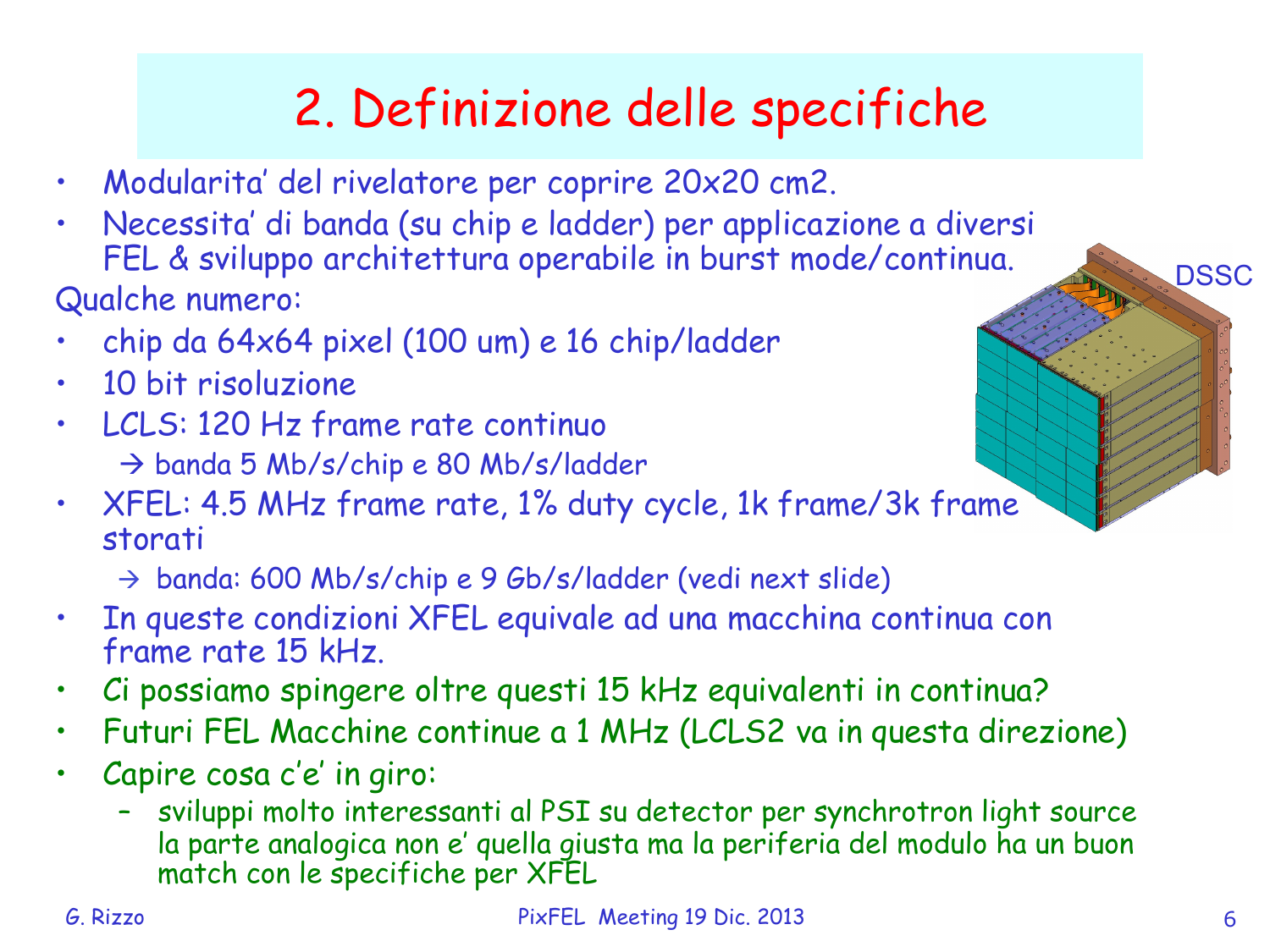### **Da talk a Vertex 2013**

#### PAUL SCHERRER INSTITUT **Eiger, the next generation pixel detector**

- Single photon counting pixel detector
- Sensitive area of 38 X 77 mm<sup>2</sup>
- Pixel size  $75 \mu m$
- 524k pixel module
- Dead time free mode of operation
- Maximum frame rates
	- 23 kHz in 4 bit mode
	- 12 kHz in 8 bit mode
	- 8 kHz in 12 bit mode
- **First full module diffraction pattern** Side view – 8 GB of memory on a module – Two 10 GbE data links per module **+,-.&/#01-)&(/,2)**

Bernd Schmitt, SRI2013 9/19/2013 Seite 30 Seite 30 Seite 30 Seite 30 Seite 30 Seite 30 Seite 30 Seite 30 Seite 30 Seite 30 Seite 30 Seite 30 Seite 30 Seite 30 Seite 30 Seite 30 Seite 30 Seite 30 Seite 30 Seite 30 Seite 30

#### G. Rizzo 7 PixFEL Meeting 19 Dic. 2013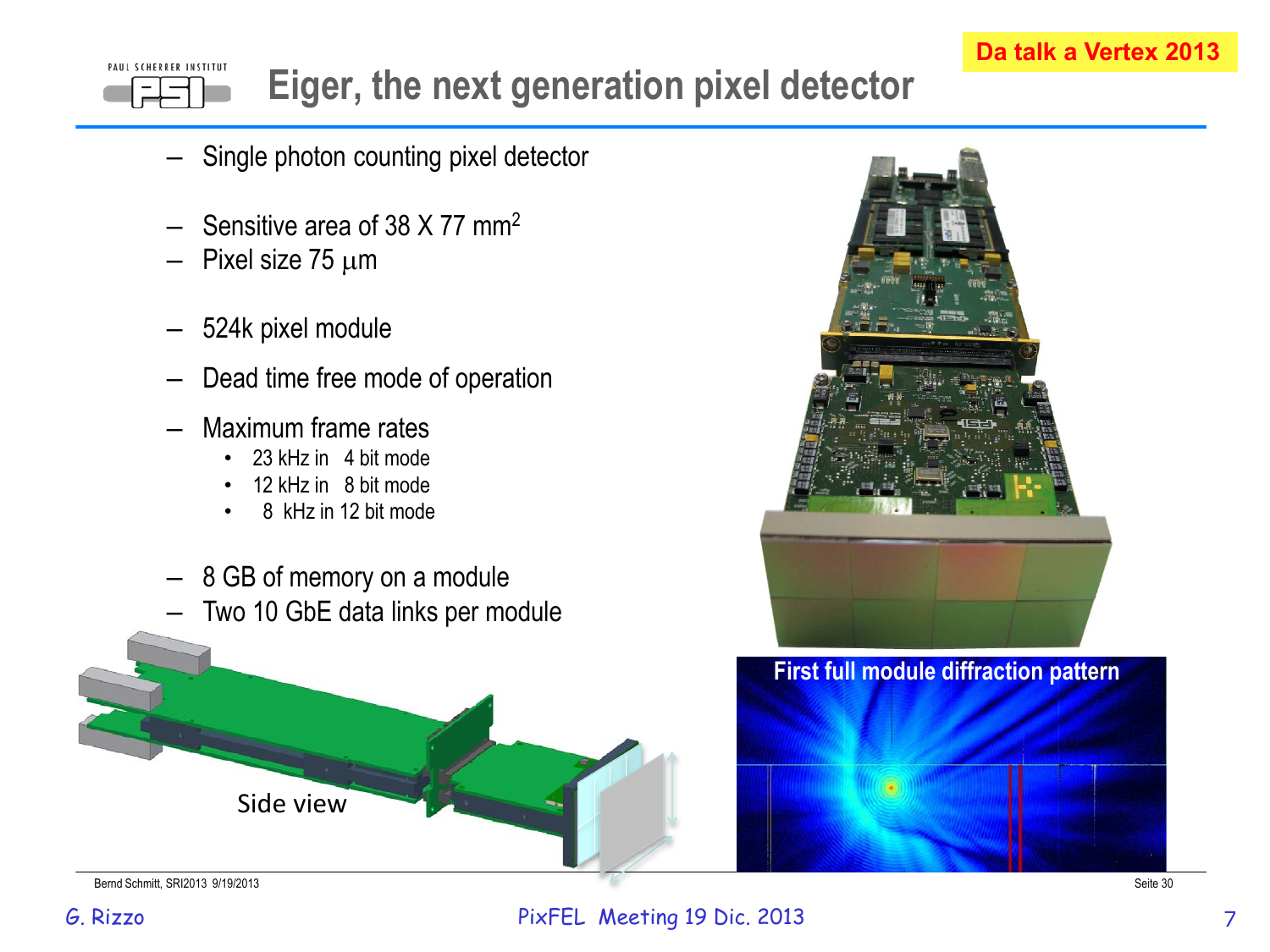

 $\zeta$  ) 8 bit, equivalent to ~4@23 kHz and 12@8 kHz. 2) 12 bit. 3) 16 bit. 4) 32 bit. \*) Foreseeable continuous storage rates (~20 Gb/s).  $\zeta$